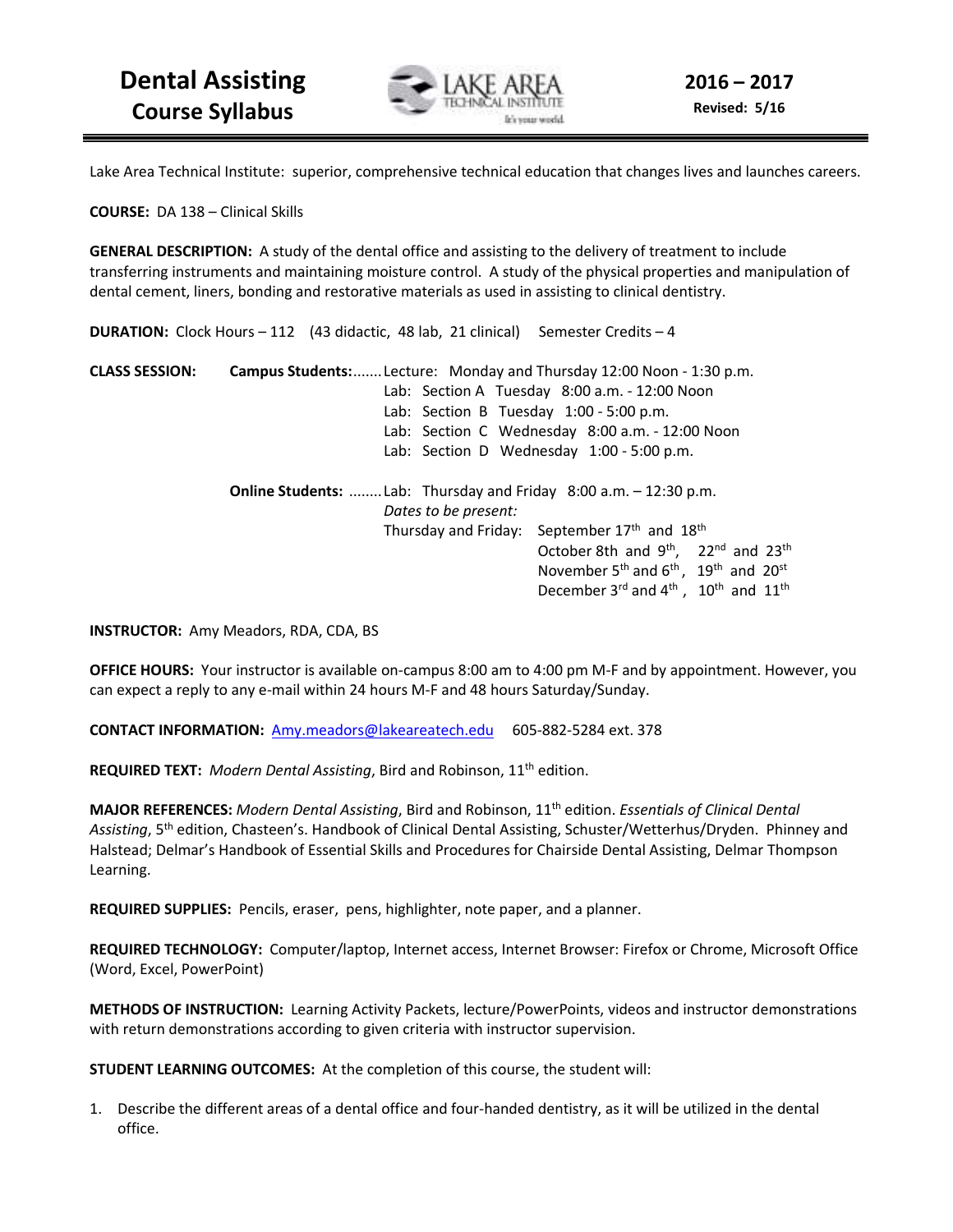## **DA 138 – Clinical Skills Page 2**

- 2. Identify and transfer various instruments, using different transfer techniques.
- 3. Demonstrate various methods of retraction and evacuation to maintain a clear operating field when assisting the dentist.
- 4. Identify and assemble different types of high speed handpieces and slow speed attachments, and the rotary accessories to go along with each handpiece. They will be able to perform proper maintenance of each handpiece.
- 5. Manipulate dental cements, liners, bases and desensitizers as they relate to restorative dentistry.
- 6. Place and remove different types of matrix and wedge systems used in today's dentistry.

7. Distinguish between and demonstrate both composite and amalgam restorations and be able to provide patient with pre and post-operative instructions.

| UNITS OF INSTRUCTION/TOPICS INCLUDED |                                                                                   | <b>Didactic</b><br><b>Hours</b> | Lab<br><b>Hours</b> | <b>Clinic</b><br><b>Hours</b> |
|--------------------------------------|-----------------------------------------------------------------------------------|---------------------------------|---------------------|-------------------------------|
| 1381                                 | Identify the dental office and delivery of treatment.                             | 3                               | 3                   |                               |
| 1382                                 | Identify dental hand instruments.                                                 | 8                               | 6                   |                               |
| 1383                                 | Transfer instruments.                                                             | 3                               | 8                   |                               |
| 1384                                 | Identify dental handpieces and accessories.                                       | 6                               |                     |                               |
| 1385                                 | Maintain moisture control.                                                        | 4                               |                     | 16                            |
| 1386                                 | Describe physical properties and manipulation of restorative<br>dental materials. | 8                               | 8                   |                               |
| 1387                                 | Demonstrate matrix and wedge placement.                                           | 4                               | 8                   |                               |
| 1388                                 | Assist to restorative dentistry.                                                  | 6                               | 12                  |                               |
| 1389                                 | Demonstrate coronal polishing.                                                    |                                 |                     |                               |
|                                      | Total                                                                             | 42                              | 54                  | 16                            |

**EVALUATION CRITERIA:** Students are evaluated by unit written and/or practical evaluations and a final examination. Practical exams are evaluated by return demonstrations. The final grade will be computed by adding total points and dividing by the number of points possible. The student must achieve a minimum 80% cumulative average at the end of the semester.

| Grading: Quizzes and Assignments 240 points |                   |
|---------------------------------------------|-------------------|
| Practical Evaluations 650 points            |                   |
|                                             |                   |
|                                             |                   |
|                                             | 1250 Total Points |

### **GRADING POLICIES:**

**GRADING SCALE:** 94% - 100% = A  $87% - 93% = B$   $86% - 80% = C$  79% or below = Failing

1. Tests not taken on the scheduled test day will be assessed a 10% late penalty unless other arrangements have been made *prior* to test day. If you are absent the day of a test, the late penalty will be assessed and that test must be taken within **2 DAYS** or a score of zero will be awarded. *Note: This test may NOT be the same test given in class.*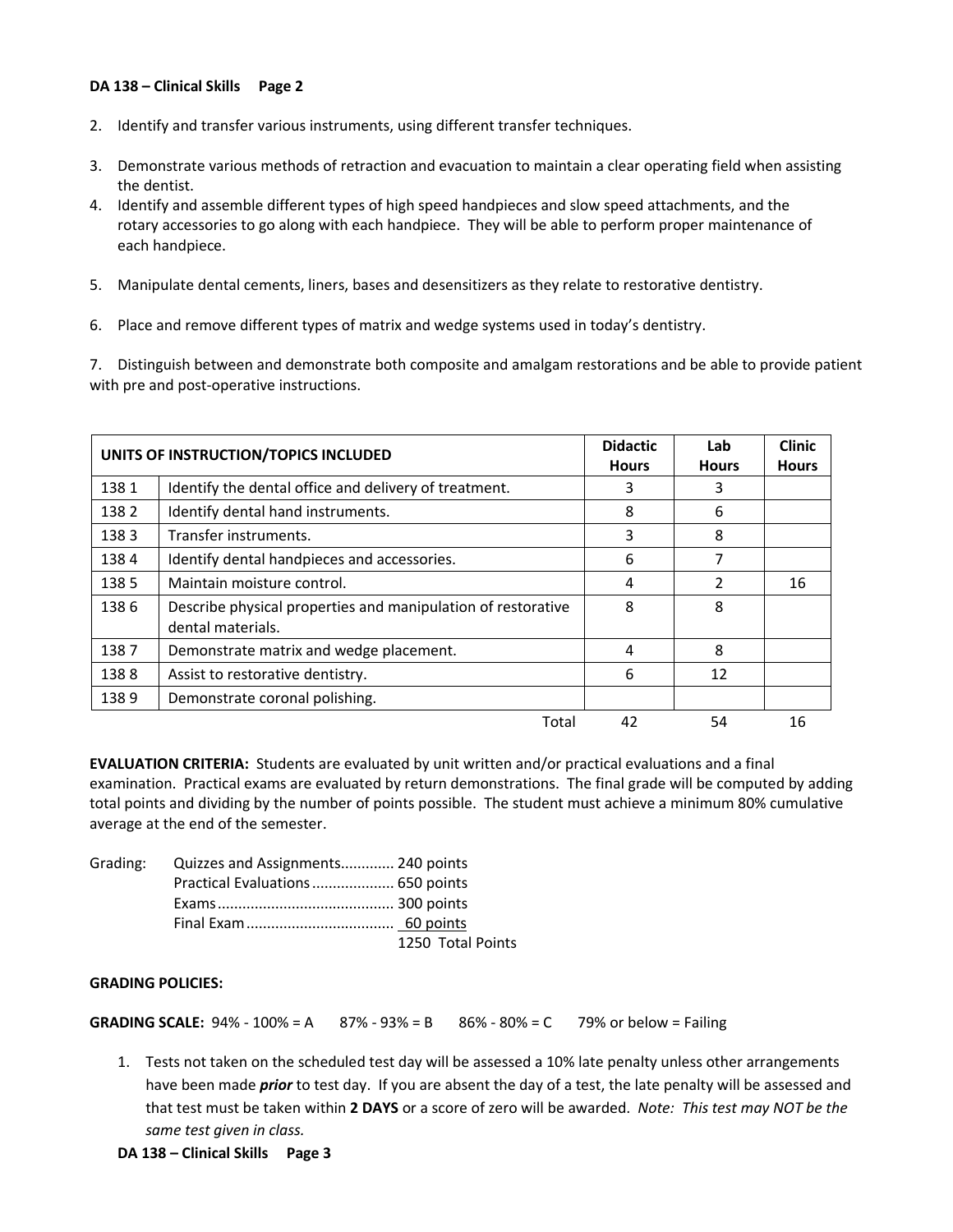2. Points are awarded for assignments completed. Assignments/tests are due on the date specified unless an extenuating circumstance has been approved by the instructor. Late assignments will not be accepted unless due to extenuating circumstances and will be penalized by 10%.

# **ATTENDANCE:**

## **for** *on-campus students*

Consistent with department policy, a student may miss six hours of any one class during the semester. Upon missing the seventh hour, a drop slip will be filled out and submitted to the registrar. Within three days of being dropped, the student may appeal by filling out an appeal form with the registrar. The registrar will then set up a meeting with the student and the instructor. The appeal will be considered and a decision reached on an individual basis. Absences can seriously affect grades. *Students are responsible for all information missed while absent from class.* This includes any changes to the schedule that might occur. When a student is 10 minutes late for class, it is an automatic absence.

Obviously, if you are gone you will be missing the opportunity to gain points toward your final grade. Make up for a test for full credit is possible only if the following two conditions are met:

1. You contact the course instructor prior to the beginning of class or lab.

# **And**

2. You have a legitimate excuse that you can document. Examples: serious illness (requires a doctor's note), funeral (accompanied by the memorial pamphlet from the funeral), automobile accident (documentation necessary), severe weather, and program–related activity (requires documentation).

### **for** *online students*

Attendance will be based on logging in to the course website on My Portal and/or E-learning. If you have not logged in or communicated with your instructor for seven (7) consecutive days, a drop slip will be filled out and submitted to the registrar. Within three days of being dropped, the student may appeal by filling out an appeal form with the registrar. The registrar will then set up a meeting with the student and the instructor. The appeal will be considered and a decision reached on an individual basis. Communicating with your instructor is very important. All correspondence must be through the LATI email system.

## **ADDITIONAL COURSE INFORMATION:**

*for online and on-campus students* 

- 1. Social networking is distracting to those around you. Please be courteous during classroom instructional time (lecture and other class activities).
- 2. Cellphones and other mobile devices (iPods) are to be *turned off and put away* unless being used for classroom activities (as specified by your instructor). Any texting during class will not be allowed. Please inform the instructor if there is an emergency call expected. Cell phones should be visible in front of computers during exams or placed in the front of the classroom. *NO Cell phones allowed in the laboratory*, any and all exceptions must be cleared with the instructor prior to entering lab.
- 3. Personal responsibility is expected of all students. You are responsible for knowing the material as well as meeting all due dates. It is suggested that each student develop a method for keeping track of due dates(planner).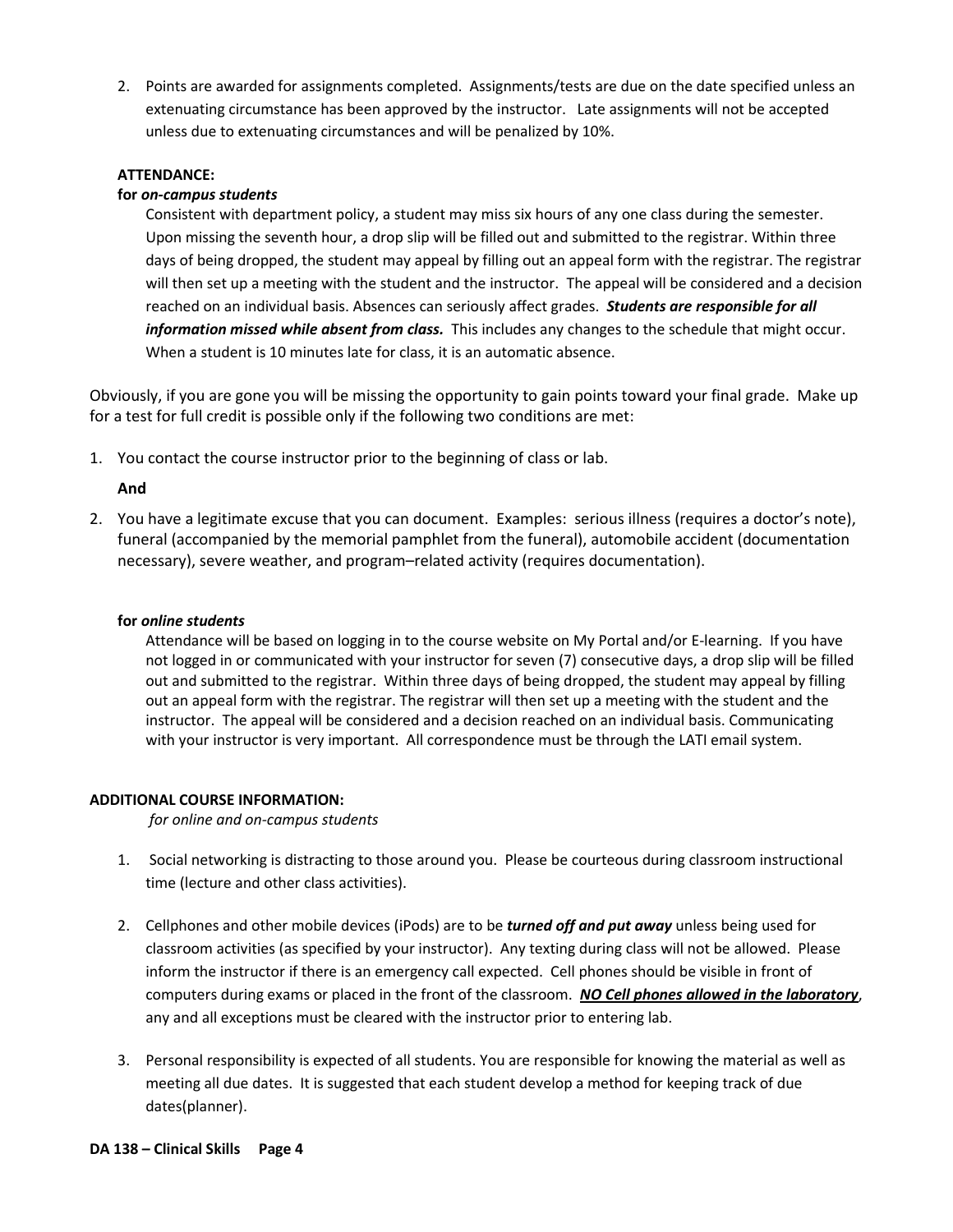4. Professional behavior is expected in class and on-campus at all times. Professionalism in the classroom and in the workplace are vital to your success. Unprofessional behavior including, but not limited to, swearing, cheating, making rude comments or gestures, showing disrespect, talking, cell phone usage, and unauthorized computer usage during instructional time will not be tolerated.

# *COMMUNICATION GUIDELINES FOR EMAIL:*

- When emailing, always use LATI's email system for communicating with your instructor.
- Include a subject line to let me know what the message is about.
- Please include a salutation (Hi) and a closing (thank you, sincerely,)
- Clearly describe your question or information you would like to share.
- Use complete sentences including capital letters and punctuation. Email (in an academic and workplace setting) should follow a professional format; it is not the same as texting or sending a quick reply to a close friend.

## *PROFESSIONAL ONLINE ETIQUETTE:*

- **Be aware of how you communicate via e-mail or in the forum so your message is not misinterpreted.** Communication between humans is approximately 90 percent body language, 8 percent tone of voice, and 2 percent spoken words. With e-mail, 98 percent of the communication's context is no longer in play.
- **Avoid language that may come across as strong or offensive.** Language can be easily misinterpreted in written communication. Humor and sarcasm may easily be misinterpreted in online platforms, so try to be as matter-of-fact and professional as possible. No inappropriate, offensive, or profane language.
- **Review, review, then send.** There's no taking back a comment that has already been sent, so it is important to double-check all writing to make sure that it clearly conveys the exact intended message.
- **An online classroom is still a classroom.** Though the courses may be online, appropriate classroom behavior is still mandatory. Respect for fellow classmates and the instructors is as important as ever.

**ACADEMIC HONESTY STUDENTS' RESPONSIBILITIES:** Students are responsible for their own behaviors and are expected to maintain stated standards of academic honesty. Students share the responsibility with the faculty for maintaining an environment that supports academic honesty and discourages plagiarism or cheating.

**FACULTY AND ADMINISTRATOR RESPONSIBILITIES:** Faculty are responsible for creating a classroom and testing environment that discourages cheating, confronts suspected violators and insures fair treatment of all students. Administrators also share the responsibility for developing an environment that discourages academic dishonesty.

## **ACADEMIC DISHONESTY: The following activities are considered to be academically dishonest:**

- Failing to report observed instances of academic dishonesty.
- Plagiarism, defined as representing as one's own, the ideas, writings, or other intellectual properties of others, including other students; any material taken verbatim from the work of others must be placed in quotation marks and a reference cited. Paraphrased content must have appropriate attribution.
- Collaboration on assignments unless it is clearly permitted per the syllabus/instructor.
- Falsifying academic records.
- Bribing faculty to improve academic scores or grades.
- Acquiring an exam during the preparation, duplication, storage, or prior to testing date.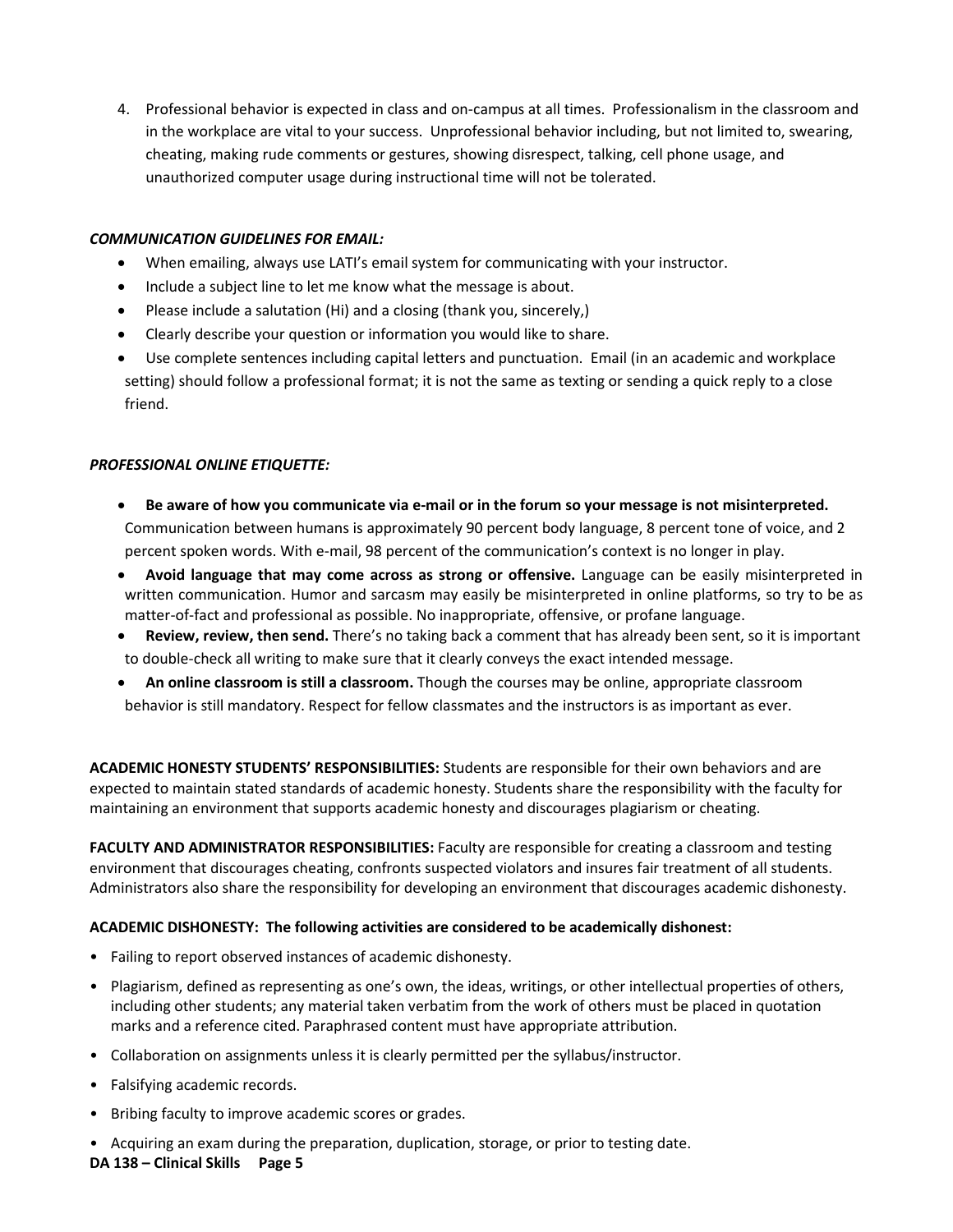- Removing or acquiring secured exams after administration.
- Copying answers from another student's examination.
- Taking a crib sheet or other form of prepared answers/notes into an examination when not permitted by the instructor.
- Leaving the examination and returning without permission.
- Taking an examination for someone else, preparing and submitting an assignment for someone else, or sign-in for class for someone else.
- Receiving, retaining, and/or using materials obtained in a manner that is defined as academically dishonest.
- Using signals or otherwise communicating (e.g. text messaging) during an examination to share answers with or from another student.
- Continuing to answer test items beyond the prescribed exam time limit.
- Falsifying reasons for excused absences from examinations.
- Taking examinations at times other than the one to which you have been assigned in order to obtain more preparation time.

# **If a student is participating in academic dishonesty and is caught, he/she may be dismissed from the course.**

# **STUDENT SERVICES:**

- *Career Counseling*  Guidance is available for students when investigating career choices or in reaffirming the choice already made.
- *Personal Counseling*

Knowing that student life can be stressful, Lake Area Tech provides personal on-campus counseling for either school-related or non-school-related issues. At times, referral to another counseling service may be warranted. Check with the on-campus counseling staff if you have concerns you need to discuss. Specific referrals for drug and alcohol-related issues will be made by on-campus counselors.

• *Americans with Disabilities Act Policy* 

Students are entitled to 'reasonable accommodations' under provisions of the Americans with Disabilities Act. Those in need of such accommodations should notify the instructor and make appropriate arrangements with the Counseling Office.

• *Student Tutoring* 

The Educational Services Center staff and peer tutors provide tutoring for all courses. If you are a student in need of help in any of your classes, please contact the Educational Services Coordinator located in the LATI library.

• *Online Learner Information* 

Additional information and support for online learners at LATI is available at: http://www.lakeareatech.edu/onlinelearner/index.html

**RECORDING STATEMENT:** Without permission, students do not have the authority to record **any** of the dental assisting classes, its class members, or any expressed content.

**INSTRUCTOR RIGHTS STATEMENT:** The instructor has the right to change any and all material on this syllabus at any time.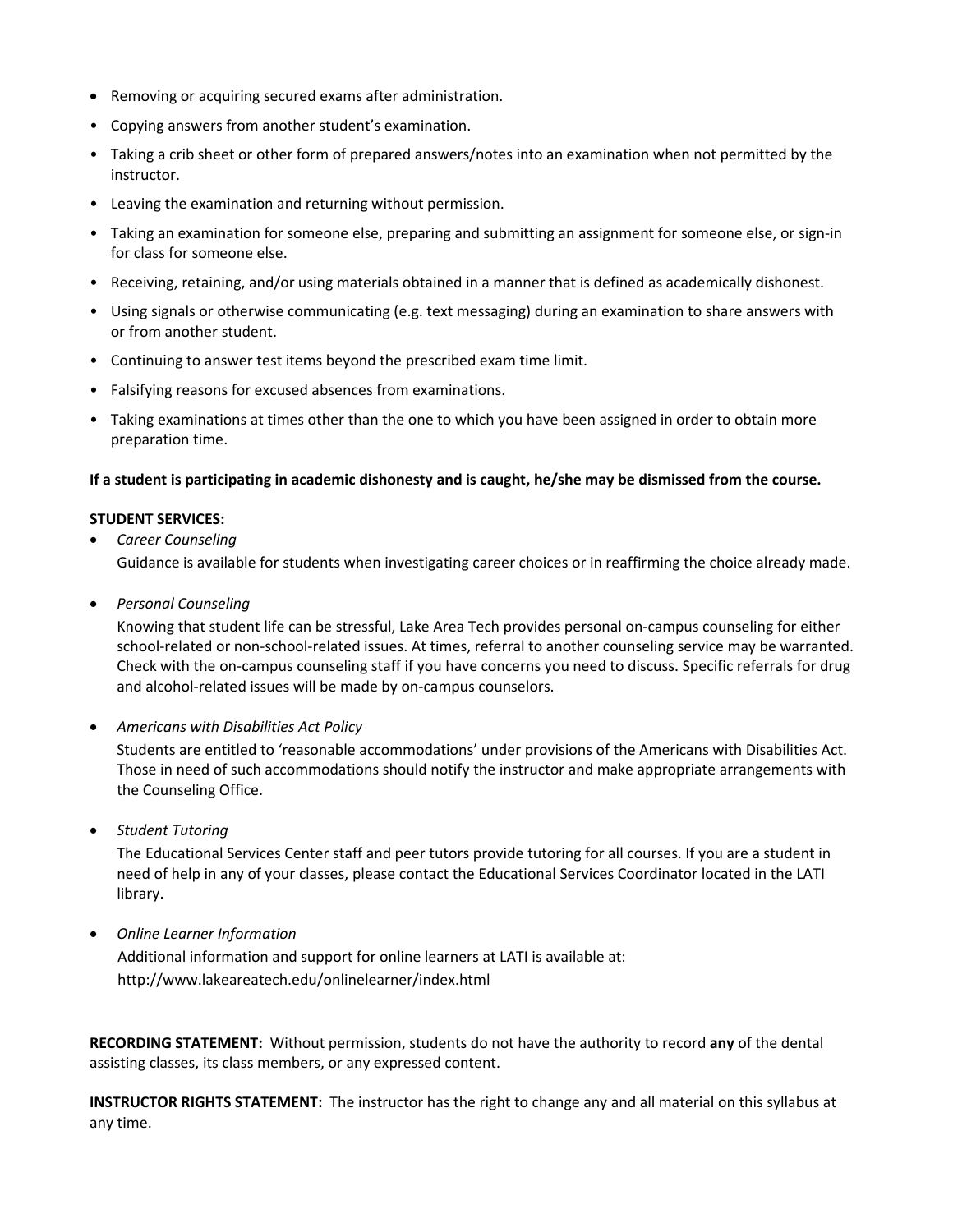## **DA 138 – Clinical Skills Page 6**

**ADA STATEMENT:** Watertown School District 14-4 provides equal opportunity in its employment regulations, educational, and activity programs. It is the policy of the District not to discriminate on the basis of sex, race, color, national origin, creed, religion, marital or veteran status, status in regard to public assistance, age, or disability.

Students are entitled to 'reasonable accommodations' under provisions of the Americans with Disabilities Act. Those in need of such accommodations should notify the instructor and make appropriate arrangements with the Office of Disability Services, Educational Services/Library.

Inquiries regarding implementation and compliance of the Americans with Disabilities Act may contact Sandie Jungers, Special Needs Coordinator, Watertown School District 14-4, P.O. Box 730, Watertown, SD 57201-0730, 605- 882-6312. Persons with inquiries regarding implementation and compliance regarding Title IX or Section 504 may contact the Watertown School District Superintendent's Office, P.O. Box 730, Watertown, SD 57201-0730, 605-882- 6312.

Additional inquiries may be directed to the Regional Director, U.S. Department of Education, Office for Civil Rights, 10220 North Executive Hills Boulevard, 8th Floor, Kansas City, MO 64153-1367, 816-880-4200.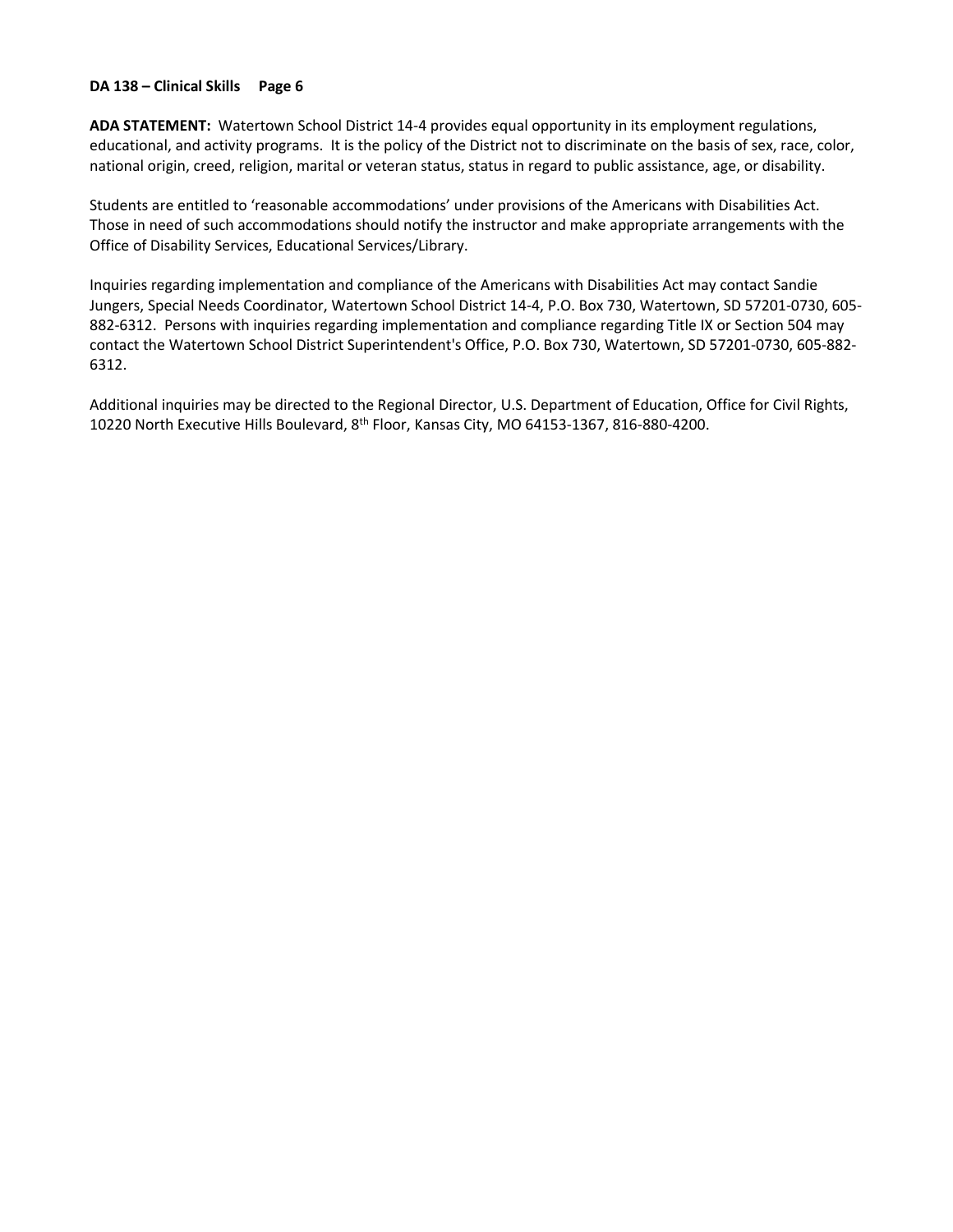# **LAKE AREA TECHNICAL INSTITUTE DENTAL ASSISTING COURSE DA138**

I have read, heard, and understood the course syllabus and policies associated with this particular course as written.

Student Signature \_\_\_\_\_\_\_\_\_\_\_\_\_\_\_\_\_\_\_\_\_\_\_\_\_\_\_\_\_\_\_\_\_\_\_\_\_\_\_\_\_\_\_\_\_\_\_\_\_\_\_\_\_\_\_\_\_\_\_\_\_\_\_\_\_\_\_\_\_\_\_\_\_\_\_

Date \_\_\_\_\_\_\_\_\_\_\_\_\_\_\_\_\_\_\_\_\_\_\_\_\_\_\_\_\_\_\_\_\_\_\_\_\_\_\_\_\_\_\_\_\_\_\_\_\_\_\_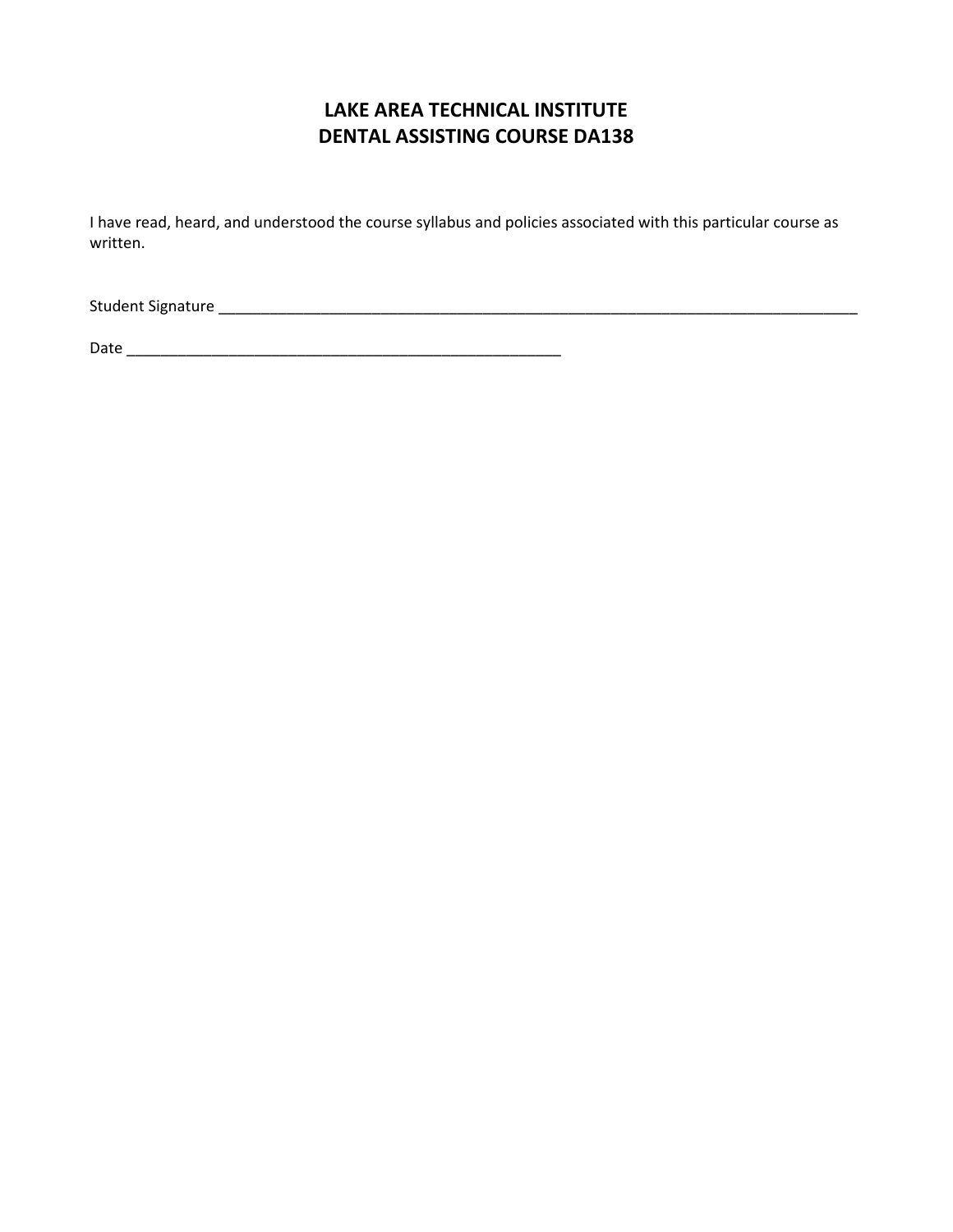| DA 138 - Clinical Skills<br><b>Calendar of Instruction (Weekly Schedule)</b> |                                                                                                    |                                                                                                                                                                                                                                                                                      |  |
|------------------------------------------------------------------------------|----------------------------------------------------------------------------------------------------|--------------------------------------------------------------------------------------------------------------------------------------------------------------------------------------------------------------------------------------------------------------------------------------|--|
| <b>DATE</b>                                                                  | <b>TOPIC</b>                                                                                       | <b>ASSIGNMENT</b>                                                                                                                                                                                                                                                                    |  |
| Week 1                                                                       | <b>Unit 1 Lecture</b><br>Identify the Dental Office and Delivery of<br>Treatment                   | Complete workbook pages and LAP.                                                                                                                                                                                                                                                     |  |
| Week 2                                                                       | <b>Unit 2 Lecture</b><br><b>Identify Instruments</b><br>a.<br>Identify Instruments with ELMO<br>b. | Complete LAP with PowerPoint.<br>Work in groups for instrument identification.<br>Complete workbook and LAP.<br>Review Unit 1 and test.<br>Instrument identification quiz with partner, no<br>books or notes.<br>Show in groups, unit 1 lab                                          |  |
| Week 3                                                                       | <b>Unit 3 Lecture</b><br><b>Transferring Instruments</b><br>Video on Transferring                  | Workbook and LAP for Unit 2 due.<br>Review Unit 2 and test.<br>Complete workbook and LAP.<br>Lab<br>Student will seat self as operator and assistant.<br>Test out on Unit 1 Evaluation.<br>Students can review instrument identification<br>while others are testing out for unit 1. |  |
| Week 4                                                                       | Unit 4 Lecture<br>Handpiece and Accessories                                                        | Unit 3 review and test.<br>Practice transferring in lecture with pens.<br>Complete Workbook and LAP.<br>Lab<br>Test out on instrument identification.<br>Transfer Instruments.<br>Demonstrate instrument transfer and begin with<br>partners in operatories.                         |  |
| Week 5                                                                       | <b>Unit 4 Lecture and Review</b>                                                                   | Transferring instruments and test out for Unit 3.<br>Begin to look at handpieces and accessories while<br>others are testing out.                                                                                                                                                    |  |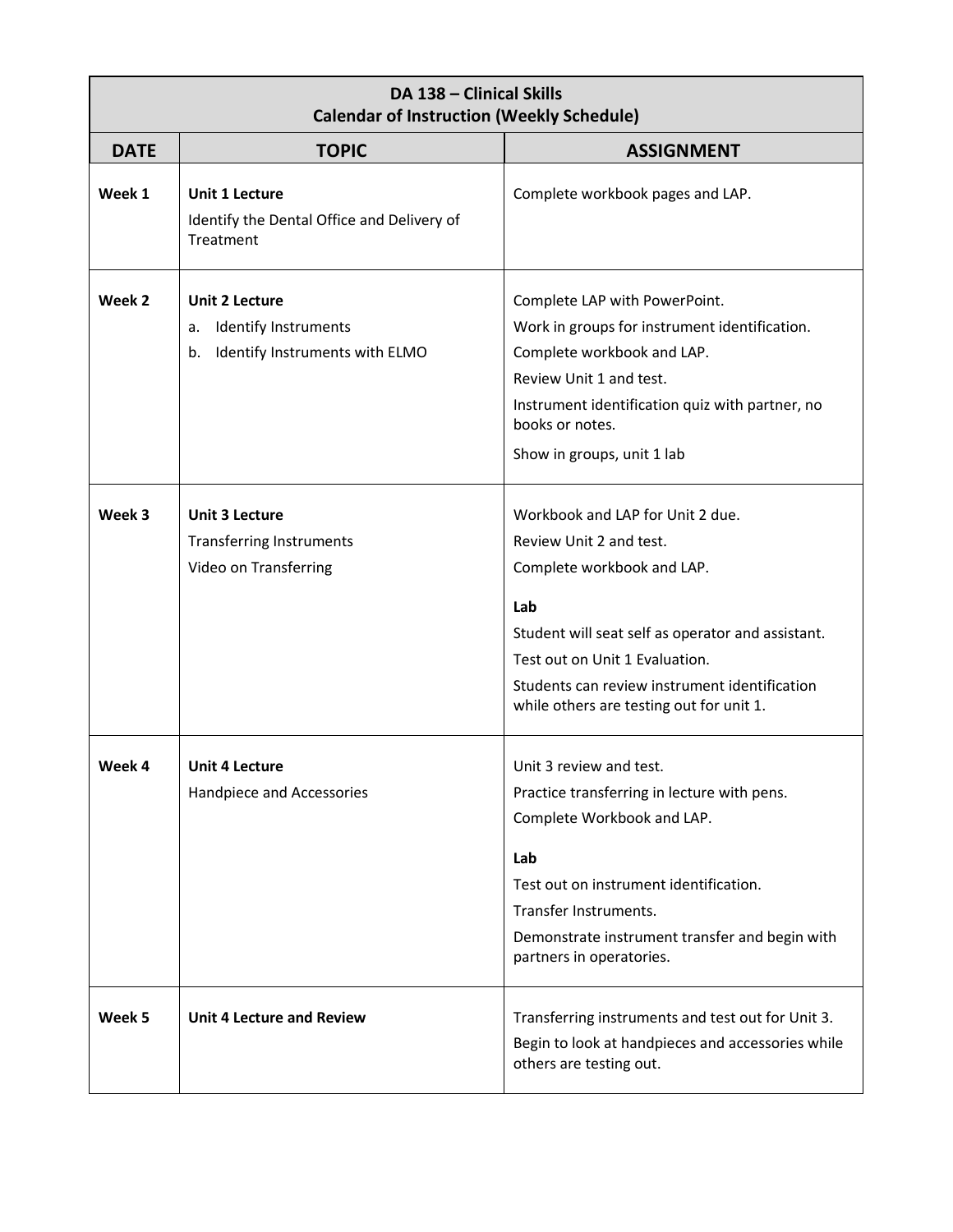| DA 138 - Clinical Skills<br><b>Calendar of Instruction (Weekly Schedule Continued)</b> |                                                                                                |                                                                                           |  |
|----------------------------------------------------------------------------------------|------------------------------------------------------------------------------------------------|-------------------------------------------------------------------------------------------|--|
| <b>DATE</b>                                                                            | <b>TOPIC</b>                                                                                   | <b>ASSIGNMENT</b>                                                                         |  |
| Week 6                                                                                 | <b>Unit 5 Lecture</b><br>Moisture Control                                                      | Unit 4 Test<br>Lab<br>Moisture control on typodonts                                       |  |
| Week 7                                                                                 | <b>Unit 5 Review and Test</b>                                                                  | Lab<br>Handpiece and accessories practice/test out.<br>Moisture Control on typodonts.     |  |
| Week 8                                                                                 | <b>Unit 6 Lecture</b><br>Physical Properties and Manipulation of<br>Materials                  | Complete Workbook and LAP<br>Lab<br>Moisture control on each other.                       |  |
| Week 9                                                                                 | <b>Unit 6 Lecture Continued</b><br>Physical Properties and Manipulation of<br><b>Materials</b> | Lab<br>Moisture control and cements                                                       |  |
| Week 10                                                                                | <b>Unit 6 Lecture Continued</b><br>Physical Properties and Manipulation of<br>Materials        | Test<br>Lab<br>Moisture control and cements test out                                      |  |
| Week 11                                                                                | <b>Unit 7 Lecture</b><br>Matrix and Wedge                                                      | Complete Workbook and LAP<br>Lab<br>Moisture Control<br>Test out of Moisture Control      |  |
| Week 12                                                                                | <b>Unit 7 review and Test</b><br><b>Unit 8 Lecture</b><br>Assist to restorative procedures     | Complete Workbook and LAP<br>Lab<br><b>Matrix Systems</b><br>Test out of Moisture Control |  |